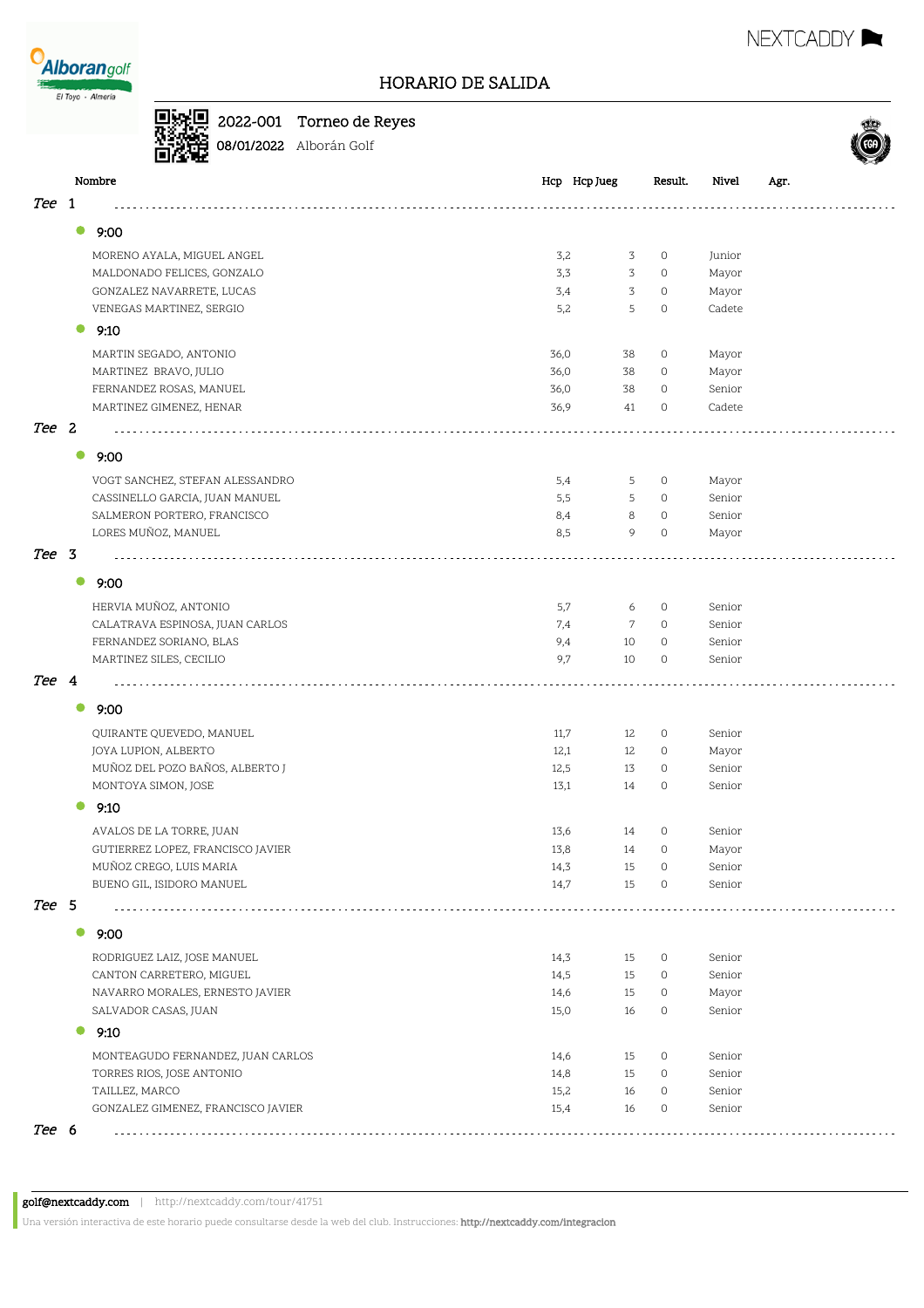



NEXTCADDY **N** 

# **回报回** 2022-001 Torneo de Reyes

08/01/2022 Alborán Golf

|       |           | Nombre                                              | Hcp Hcp Jueg             | Result.             | Nivel            | Agr. |
|-------|-----------|-----------------------------------------------------|--------------------------|---------------------|------------------|------|
| Tee   | 6         |                                                     |                          |                     |                  |      |
|       | 0         | 9:00                                                |                          |                     |                  |      |
|       |           | SALAS CAPARROS, DIEGO                               | 15,5<br>16               | $\circ$             | Senior           |      |
|       |           | SOLER MARQUEZ, JUAN                                 | 15,7<br>16               | $\circ$             | Mayor            |      |
|       |           | PEREZ PASCUAL, PABLO                                | 17<br>16,2               | $\circ$             | Mayor            |      |
|       |           | BLANCO SANCHEZ, FRANCISCO JAVIER                    | 17,3<br>18               | 0                   | Senior           |      |
| Tee 7 |           |                                                     |                          |                     |                  |      |
|       | $\bullet$ | 9:00                                                |                          |                     |                  |      |
|       |           |                                                     |                          |                     |                  |      |
|       |           | MORENO ENCINAS, ANA                                 | 15,8<br>19               | $\circ$             | Senior           |      |
|       |           | RODENAS ALARCON, MANUEL                             | 16,9<br>18               | $\circ$<br>$\circ$  | Senior           |      |
|       |           | BUENO RUBIO, LUIS<br>GONZALEZ MARIN, FRANCISCO JOSE | 17,3<br>18<br>17,3<br>18 | $\circ$             | Senior<br>Senior |      |
|       |           |                                                     |                          |                     |                  |      |
| Tee 8 |           |                                                     |                          |                     |                  |      |
|       | $\bullet$ | 9:00                                                |                          |                     |                  |      |
|       |           | PEREZ ZAMARRON, JUAN IGNACIO                        | 17,3<br>18               | $\circ$             | Senior           |      |
|       |           | LANCEDELLI, ROBERTO                                 | 17,4<br>18               | $\circ$             | Mayor            |      |
|       |           | BENAVIDES RODRIGUEZ, JOSE ESTEBAN                   | 17,8<br>19               | $\circ$             | Cadete           |      |
|       |           | SALVADOR CAÑADAS, JAVIER ANTONIO                    | 19<br>18,1               | $\circ$             | Senior           |      |
|       | 0         | 9:10                                                |                          |                     |                  |      |
|       |           | EXPOSITO GARCIA, JOSE JESUS                         | 18,5<br>19               | $\circ$             | Mayor            |      |
|       |           | BARON CARRILLO, DAVID                               | 18,8<br>20               | $\circ$             | Senior           |      |
|       |           | GARCIA CEREZO, JUAN FELIX                           | 20<br>18,8               | 0                   | Senior           |      |
|       |           | GARCIA TORRES, JUAN                                 | 22,1<br>23               | 0                   | Senior           |      |
| Tee 9 |           |                                                     |                          |                     |                  |      |
|       | $\bullet$ | 9:00                                                |                          |                     |                  |      |
|       |           | NAVAJO LAZARO, SALVADOR                             | 13,7<br>14               | $\circ$             | Senior           |      |
|       |           | GONZALEZ DE VEGA POMAR, JOSE MARIA                  | 19,0<br>20               | $\circ$             | Senior           |      |
|       |           | MARTINEZ GIMENEZ, HECTOR                            | 19,2<br>20               | $\circ$             | Junior           |      |
|       |           | MARTINEZ MARTINEZ, JOSE FAUSTO                      | 19,5<br>20               | $\circ$             | Senior           |      |
|       | 0         | 9:10                                                |                          |                     |                  |      |
|       |           | ESPINAR MUÑOZ, LUIS                                 | 20,0<br>21               | 0                   | Mayor            |      |
|       |           | CARMONA HERNANDEZ, FRANCISCO JAVIER                 | 22<br>20,6               | $\mathsf{O}\xspace$ | Mayor            |      |
|       |           | CARRION GOMEZ, JOSE ANTONIO                         | 22<br>20,6               | $\circ$             | Senior           |      |
|       |           | RODRIGUEZ GRACIA, IGNACIO                           | 22<br>21,4               | $\circ$             | Mayor            |      |
| Tee   | 10        |                                                     |                          |                     |                  |      |
|       | $\bullet$ | 9:00                                                |                          |                     |                  |      |
|       |           | GIMENEZ LOPEZ, RAMON                                | 21,5<br>23               | $\circ$             | Senior           |      |
|       |           | HERRERA URRUTIA, CANDIDO                            | 21,6<br>23               | 0                   | Senior           |      |
|       |           | PEREZ PIEDRA, JAIME                                 | 21,7<br>23               | $\circ$             | Mayor            |      |
|       |           | BLANQUET TAVIRA, VICENTE                            | 22,4<br>24               | $\circ$             | Senior           |      |
|       | 0         | 9:10                                                |                          |                     |                  |      |
|       |           | GARCIA GONZALEZ, JOSE FRANCISCO                     | 22,7<br>24               | $\circ$             | Senior           |      |
|       |           | LAAREJ SADIKI, ARIF                                 | 22,8<br>24               | 0                   | Senior           |      |
|       |           | FERNANDEZ SEGURA, JAVIER                            | 23,0<br>24               | 0                   | Cadete           |      |
|       |           | JIMENEZ NAVARRETE, DOMINGO                          | 23,2<br>24               | 0                   | Senior           |      |
| Tee   | 11        | .                                                   |                          |                     |                  |      |

Una versión interactiva de este horario puede consultarse desde la web del club. Instrucciones: http://nextcaddy.com/integracion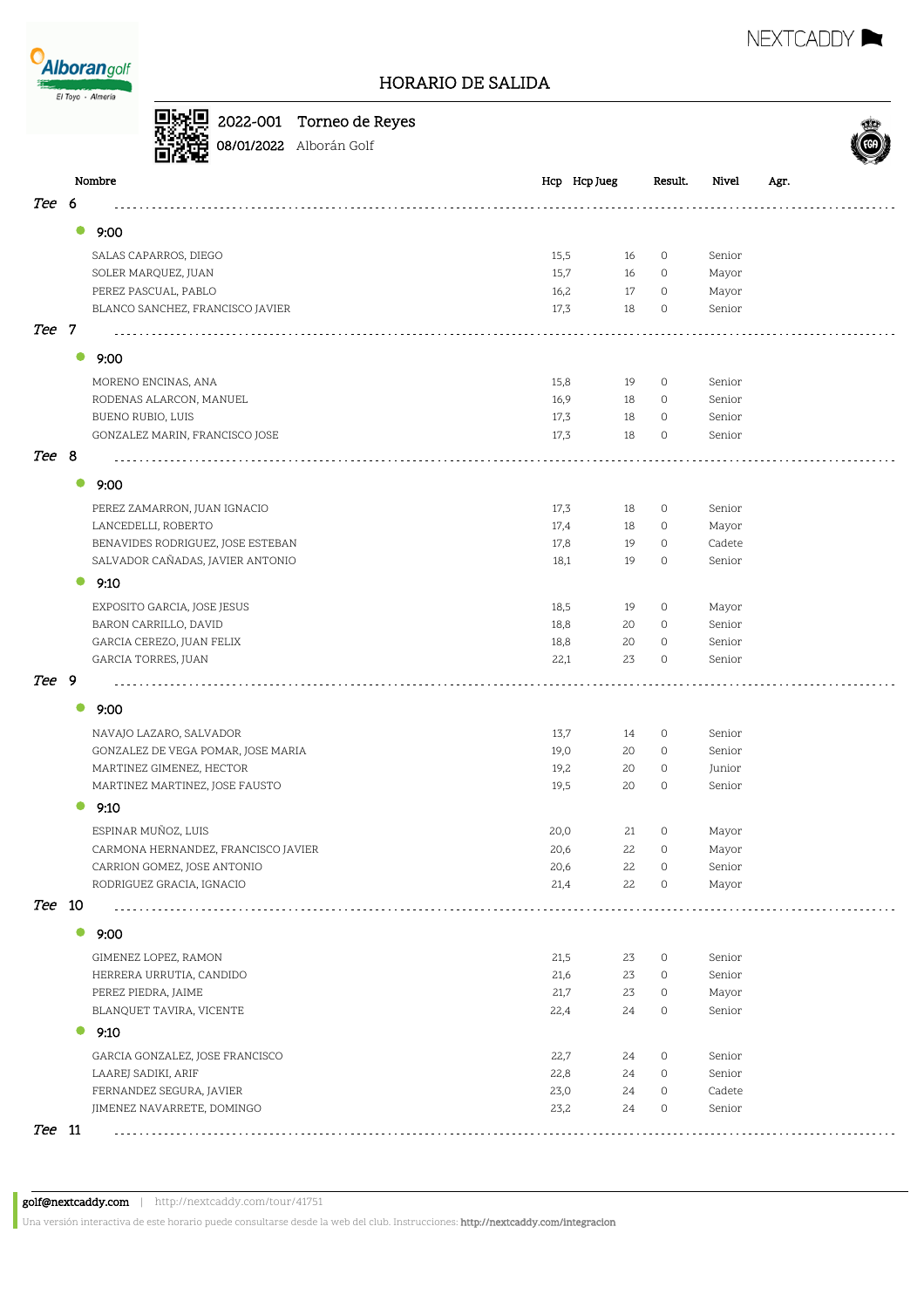

2022-001 Torneo de Reyes **08/01/2022** Alborán Golf

|        |           | Nombre                             | Hcp Hcp Jueg | Result.                   | Nivel    | Agr. |
|--------|-----------|------------------------------------|--------------|---------------------------|----------|------|
| Tee    | 11        |                                    |              |                           |          |      |
|        | $\bullet$ | 9:00                               |              |                           |          |      |
|        |           | GIMENEZ PEREZ, JOSE                | 23,6         | 25<br>$\circ$             | Senior   |      |
|        |           | GUTIERREZ DELGADO, JAVIER          | 24,3         | 26<br>0                   | Senior   |      |
|        |           | SAEZ LOPEZ, ANTONIO                | 24,6         | 26<br>$\circ$             | Senior   |      |
|        |           | SIMON NAVARRETE, JUAN CARLOS       | 24,7         | 26<br>$\circ$             | Senior   |      |
|        |           | 9:10                               |              |                           |          |      |
|        |           | LOPEZ PEREZ, JOSE                  | 24,8         | 26<br>$\circ$             | Senior   |      |
|        |           | FELICES ESTEBAN, INMACULADA        | 25,1         | 29<br>$\circ$             | Senior   |      |
|        |           | GIL CAMPOY, JUAN ANTONIO           | 25,3         | 27<br>$\circ$             | Senior   |      |
|        |           | ARIAS PIÑERO, CESAR                | 25,8         | 27<br>0                   | Senior   |      |
| Tee 12 |           |                                    |              |                           |          |      |
|        | $\bullet$ | 9:00                               |              |                           |          |      |
|        |           | TURNER, JOHN                       | 25,5         | 27<br>0                   | Senior   |      |
|        |           | GIL AVILES, SERGIO                 | 26,1         | 28<br>$\circ$             | Mayor    |      |
|        |           | ARIAS PIÑERO, JOSE JUAN            | 26,5         | 28<br>0                   | Senior   |      |
|        |           | TURNER, ZOE                        | 26,5         | 30<br>$\circ$             | Senior   |      |
| Tee 13 |           |                                    |              |                           |          |      |
|        | $\bullet$ | 9:00                               |              |                           |          |      |
|        |           | FERNANDEZ CHACARTEGUI, IGNACIO     | 26,5         | 28<br>$\circ$             | Senior   |      |
|        |           | FERNANDEZ SANCHEZ, ALBERTO         | 21,4         | 22<br>$\circ$             | Senior   |      |
|        |           | SILVA MUÑOZ, ELADIO                | 26,5         | 28<br>$\circ$             | Senior   |      |
|        |           | GARCIA CUBILLAS, JUAN              | 26,6         | 28<br>$\circ$             | Senior   |      |
| Tee 14 |           |                                    |              |                           |          |      |
|        | $\bullet$ | 9:00                               |              |                           |          |      |
|        |           | TORRENTE MIRAS, YOLANDA            | 26,6         | 31<br>0                   | Mayor    |      |
|        |           | CAPILLA GOMEZ, JOSE MANUEL         | 26,8         | 28<br>0                   | Senior   |      |
|        |           | SANCHEZ DE TOCA B DE RUEDA, CARMEN | 26,8         | 31<br>$\circ$             | Senior   |      |
|        |           | GUERRERO ROMERA, ELADIO            | 27,2         | 29<br>$\circ$             | Senior   |      |
|        | 0         | 9:10                               |              |                           |          |      |
|        |           | PALANCA CRUZ, CARLOS               | 27,6         | 29<br>$\circ$             | Mayor    |      |
|        |           | VIVERO BOCELO, PACITA MARIA        | 27,6         | 32<br>$\circ$             | Senior   |      |
|        |           | GUTIERREZ OCHOA, LORENZO           | 27,9         | 29<br>$\circ$             | Mayor    |      |
|        |           | ERNI, WALTER                       | 28,2         | 30<br>$\mathsf{O}\xspace$ | Senior   |      |
| Tee 15 |           |                                    |              |                           |          |      |
|        | $\bullet$ | 9:00                               |              |                           |          |      |
|        |           | SALINAS GARCIA, JUAN MANUEL        | 15,4         | 0<br>16                   | Mayor    |      |
|        |           | SANCHEZ GINES, MANUEL AGUSTIN      | 26,3         | 28<br>$\circ$             | Senior   |      |
|        |           | SEGURA GARRIDO, INDALECIO          | 28,3         | 30<br>0                   | Senior   |      |
|        |           | CONSEGLIERI GAMEZ, JUAN JOSE       | 28,5         | 30<br>0                   | Mayor    |      |
|        | $\bullet$ | 9:10                               |              |                           |          |      |
|        |           | FRUCTUOSO ROBLES, MANUEL           | 28,7         | 30<br>0                   | Mayor    |      |
|        |           | PEÑA MAÑAS, JAIME                  | 29,6         | 31<br>0                   | Infantil |      |
|        |           | LOPEZ GOMEZ, JAVIER                | 30,4         | 32<br>$\circ$<br>34       | Mayor    |      |
|        |           | PALANCA GARCIA, LUIS               | 32,0         | 0                         | Infantil |      |

golf@nextcaddy.com | http://nextcaddy.com/tour/41751

Una versión interactiva de este horario puede consultarse desde la web del club. Instrucciones: http://nextcaddy.com/integracion